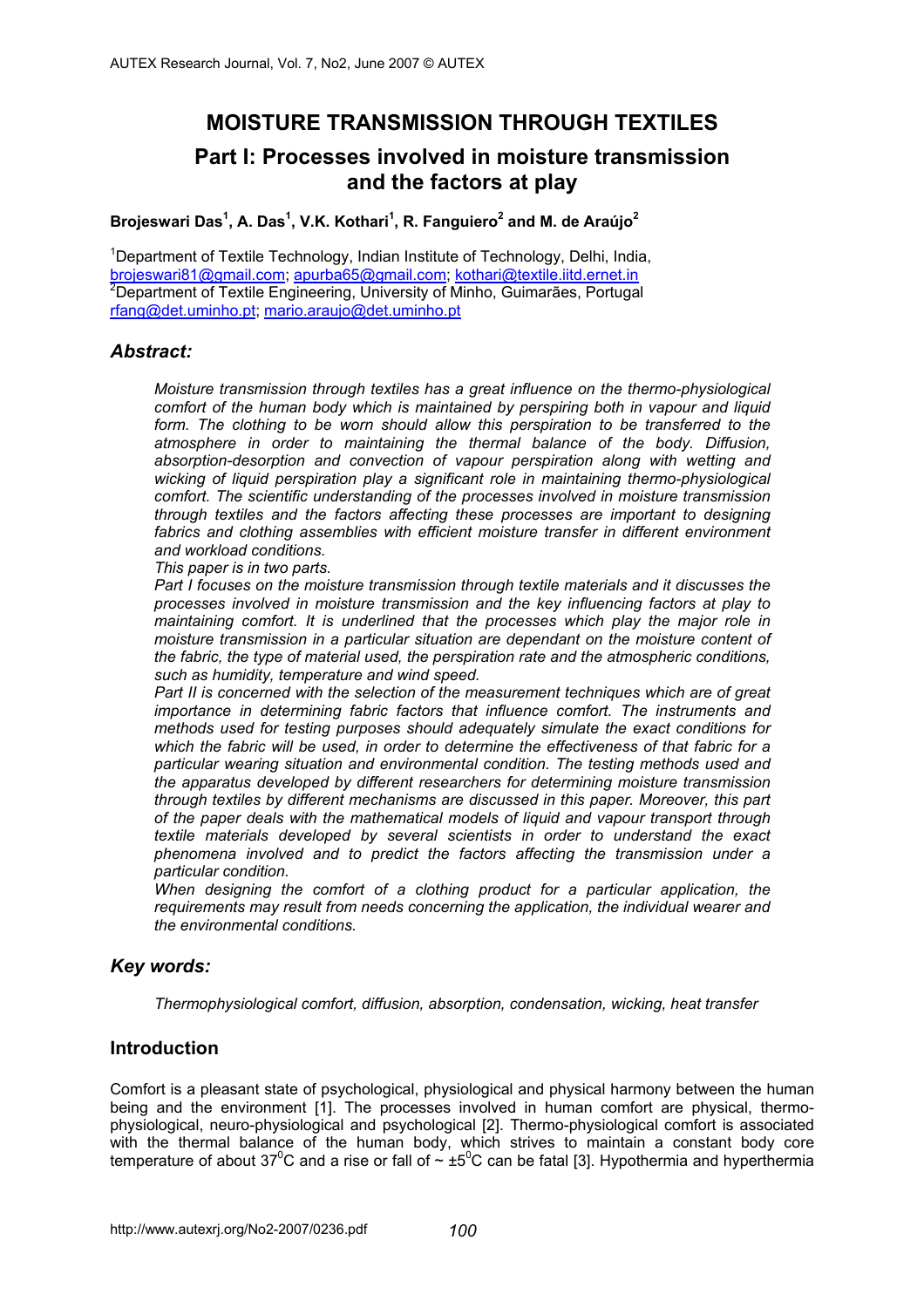may result, respectively, due to the deficiency or excess of heat in the body, which is considered to be a significant factor in limiting work performance [4].

In a regular atmospheric condition and during normal activity levels, the heat produced by the metabolism is liberated to the atmosphere by conduction, convection and radiation and the body perspires in vapour form to maintain the body temperature. However, at higher activity levels and/ or at higher atmospheric temperatures, the production of heat is very high and for the heat transmission from the skin to the atmosphere to decrease, the sweat glands are activated to produce liquid perspiration as well. The vapour form of perspiration is known as insensible perspiration and the liquid form as sensible perspiration [5]. When the perspiration is transferred to the atmosphere, it carries heat (latent as well as sensible) thus reducing the body temperature. The fabric being worn should allow the perspiration to pass through, otherwise it will result in discomfort. The perception of discomfort in the active case depends on the degree of skin wetness. During sweating, if the clothing moisture transfer rate is slow, the relative and absolute humidity levels of the clothing microclimate will increase suppressing the evaporation of sweat. This will increase rectal and skin temperatures, resulting in heat stress [6].

It is also important to reduce the degradation of thermal insulation caused by moisture build-up. If the ratio of evaporated sweat and produced sweat is very low, moisture will be accumulated in the inner layer of the fabric system, thus reducing the thermal insulation of clothing [6] and causing unwanted loss in body heat. Therefore, both in hot and cold weather and during normal and high activity levels, moisture transmission through fabrics plays a major role in maintaining the wearer's body at comfort. Hence, a clear understanding of the role of moisture transmission through clothing in relation to body comfort is essential for designing high performance fabrics for particular applications.

## **Processes involved in moisture transmission through textiles**

The process of moisture transport through clothing under transient humidity conditions is an important factor which influences the dynamic comfort of the wearer in practical use. Moisture may transfer through textile materials in vapour and in liquid form, as outlined bellow.

#### **Water vapour transmission**

Water vapour can pass through textile layers by the following mechanisms:

- Diffusion of the water vapour through the layers.
- Absorption, transmission and desorption of the water vapour by the fibres.
- Adsorption and migration of the water vapour along the fibre surface.
- Transmission of water vapour by forced convection.

#### *The diffusion process*

In the diffusion process, the vapour pressure gradient acts as a driving force in the transmission of moisture from one side of a textile layer to the other. The relation between the flux of the diffusing substance and the concentration gradient was first postulated by Fick [8].

$$
J_{Ax} = D_{AB} \frac{dC_A}{dx}
$$
 (1)

Where,  $J_{_{A\!x}}\,$  is the rate of moisture flux;  $\frac{dC_{\rm A}}{dx}\,$  is the concentration gradient; and D<sub>AB</sub> is the diffusion

coefficient or mass diffusivity of one component, diffusing through another media.

Water vapour can diffuse through a textile structure in two ways, simple diffusion through the air spaces between the fibres and yarns and along the fibre itself [9,10]. In the case of diffusion along the fibre, water vapour diffuses from the inner surface of the fabric to the fibres' surface and then travels along the interior of the fibres and its surface, reaching the outer fabric surface. At a specific concentration gradient the diffusion rate along the textile material depends on the porosity of the material and also on the water vapour diffusivity of the fibre. The diffusion co-efficient of water vapour through air is 0.239 cm<sup>2</sup>/sec and through a cotton fabric is around 10<sup>-7</sup>cm<sup>2</sup>/sec. The moisture diffusion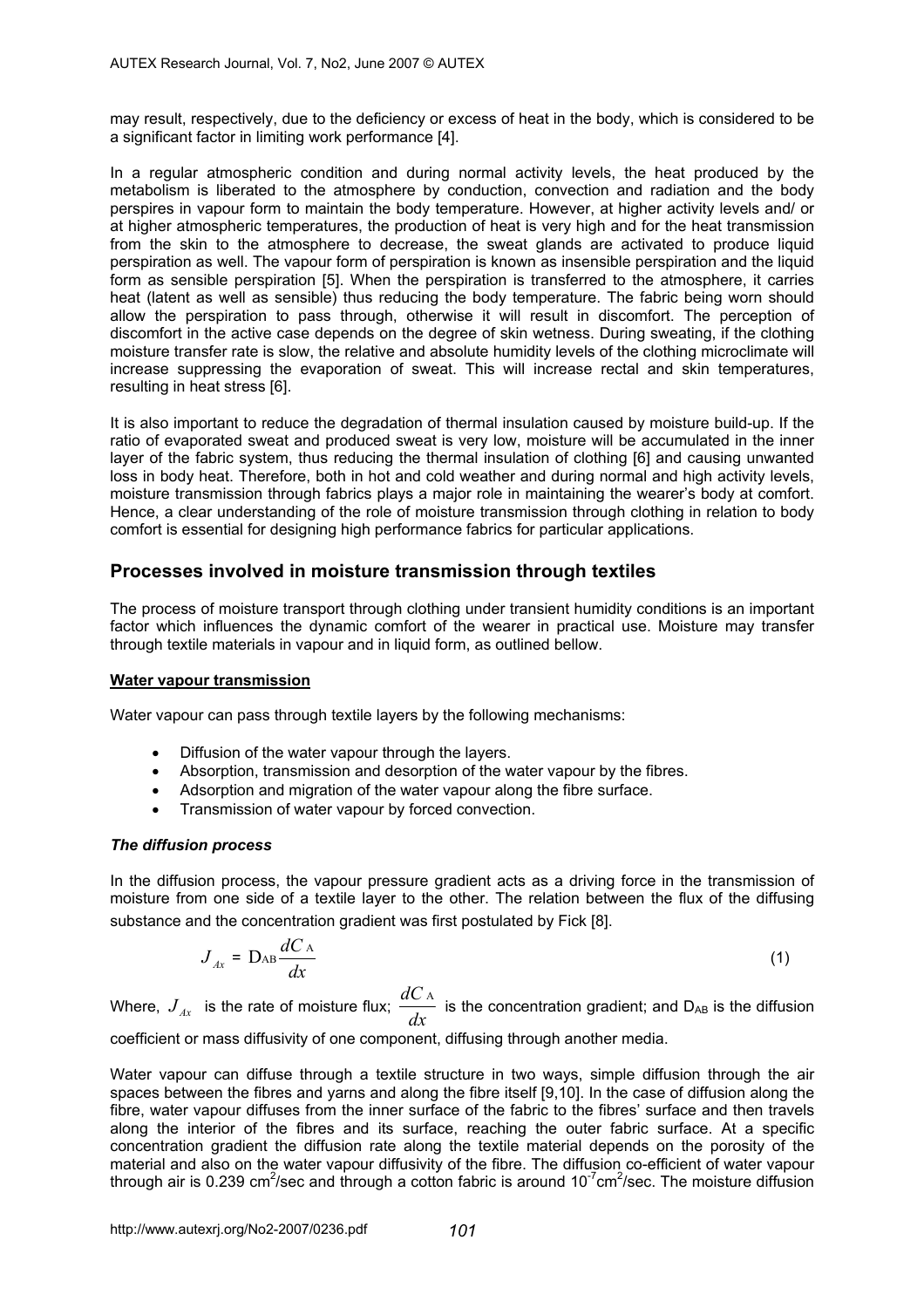through the air portion of the fabric is almost instantaneous whereas through a fabric system is limited by the rate at which moisture can diffuse into and out of the fibres, due to the lower moisture diffusivity of the textile material [2].

In the case of hydrophilic fibre assemblies, vapour diffusion does not obey Fick's law. It is governed by a non-Fickian, anomalous diffusion [12,13]. This is a two stage diffusion process. The first stage corresponds to a Fickian diffusion but the second stage is much slower than the first, following an exponential relationship between the concentration gradient and the vapour flux [14-17].

This diffusion process can be explained by swelling of the fibres. Due to the affinity of the hydrophilic fibre molecules to water vapour, as it diffuses through the fibrous system, it is absorbed by the fibres causing fibre swelling and reducing the size of the air spaces, thus delaying the diffusion process [18,19]. Newns [20] has explained this reduction in the diffusion rate, as caused by the stress relaxation of the fibre after swelling. Li et. al. [21] have given an account to this phenomenon; the heat of sorption produced increases the temperature of the fibrous assemblies, which in turn affects the rate of moisture transmission.

The moisture diffusivity of a textile material is influenced by a number of factors. It decreases with an increase in the fibre volume fraction of the material. As the fibre volume fraction increases, the proportion of air in the fibrous assembly decreases, reducing the total diffusivity. The moisture diffusivity through the fabric decreases with an increase in the flatness of the fibre cross section [22]. With an increase in fabric thickness, the porosity of the material is reduced, thus reducing the diffusion rate [23]. Water vapour diffusion is highly dependent on the air permeability of the fabric [24]. Air permeability increases as the porosity of the fabric increases; which also results in higher moisture through the air spaces within the fabric. The type of finish applied (i.e. hydrophilic or hydrophobic) to a fabric has no great effect on the diffusion process [25]. The diffusion co-efficient of water vapour in air can be given as a function of temperature and pressure by the following equation [26]:

$$
D = 2.20 \times 10^{-5} \left[ \frac{\theta}{\theta_0} \right]^2 \left[ \frac{P_0}{P} \right]
$$
 (1a)

Where D is the diffusion co-efficient of water vapour in air (m<sup>2</sup>/sec),  $\theta$  is the absolute temperature (K),  $\theta_0$  is the standard temperature of 273.15 K, P is the atmospheric pressure and P<sub>0</sub> is the standard pressure (Bar).

In general, the diffusion co-efficient of fibres increases with an increase in the concentration of water in the fibres; an exception to this behaviour is shown by polypropylene [12], due to its high hydrophobicity. The water vapour transmission through fabrics increases with an increase in the moisture content and in the condensation of water in the fabric [11].

#### *The sorption-desorption process*

Sorption-desorption is an important process to maintain the microclimate during transient conditions. A hygroscopic fabric absorbs water vapour from the humid air close to the sweating skin and releases it in dry air. This enhances the flow of water vapour from the skin to the environment comparatively to a fabric which does not absorb and reduces the moisture built up in the microclimate [27-30]. In the absorption-desorption process an absorbing fabric works as a moisture source to the atmosphere [31]. It also works as a buffer by maintaining a constant vapour concentration in the air immediately surrounding it, i.e. a constant humidity is maintained in the adjoining air, though temperature changes due to the heat of sorption. Barnes and Holcombe [27] examined the magnitude of the differences in moisture transport caused by fabric sorption, and the perception of these differences. Adsorption of water molecules takes place below a critical temperature, due to the Van der Waal's forces between the vapour molecules and the solid surface of the structure. The higher the vapour pressure and the lower the temperature, the higher is the amount absorbed. In a thermodynamic equilibrium the chemical potential of the vapour is equal to that of the absorbed film. An increase in vapour pressure causes an imbalance in chemical potential, and more vapour transfers to the absorbed layer to restore the equilibrium [19]. The amount of water vapour which can be absorbed by the materials is dependent on the fibre regain and the humidity of the atmosphere (%). In the case of absorbent fibres, e.g. cotton, rayon, the moisture sorption is not only dependent on regain and humidity, but also on the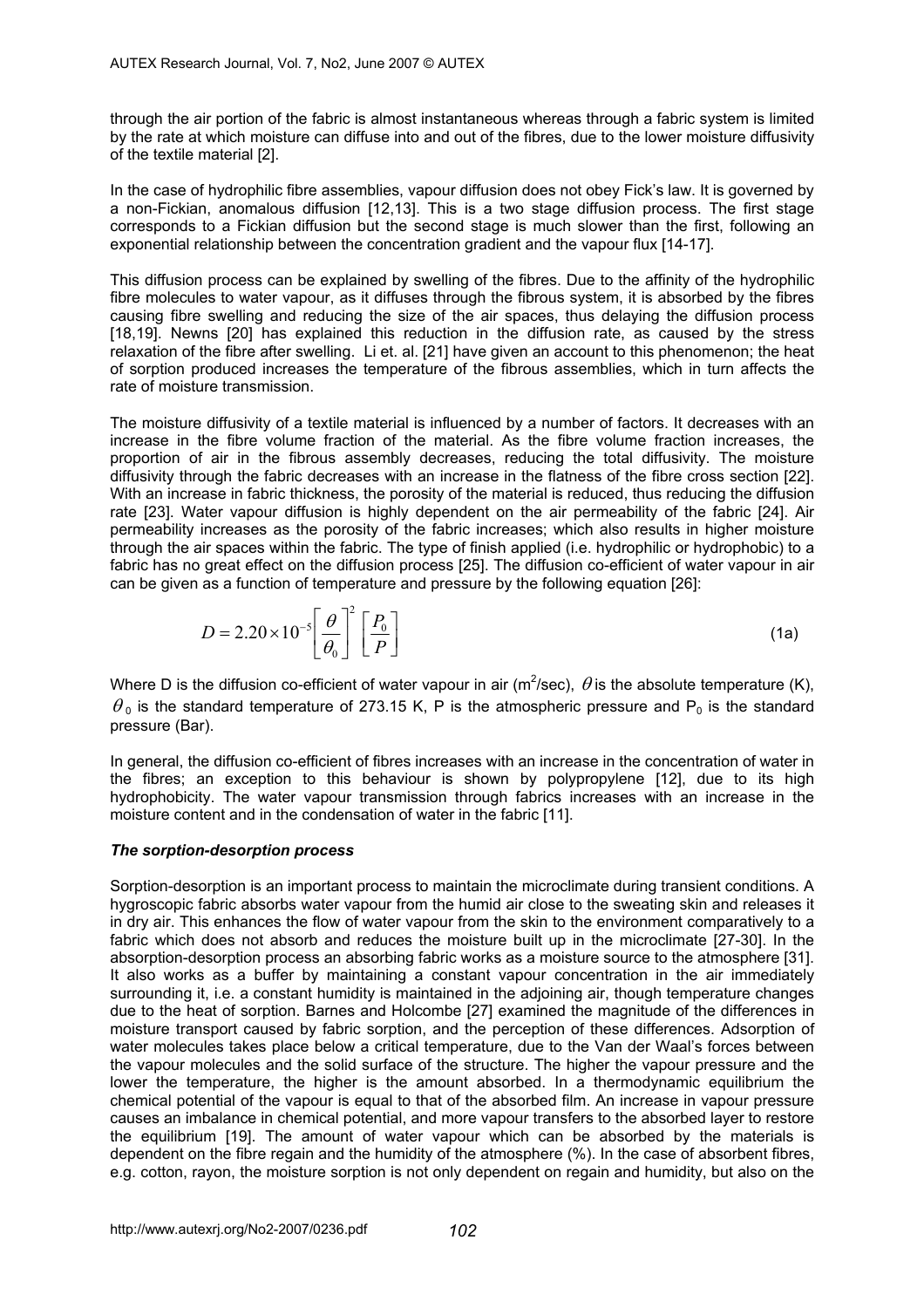phenomena associated with sorption hysteresis, the effect of heat, dimensional changes and elastic recovery effects, due to the reduced swelling of the fibres. During swelling, the fibre macro-molecules or micro-fibrils are pushed apart by the absorbed water molecules, reducing the pore size between the fibres as well as the yarns, thus reducing the water vapour transmission through the fabric. As swelling increases the capillaries between the fibres get blocked, resulting in lower wicking. Also, the distortion caused by swelling sets up internal stresses which influence the moisture sorption process. The mechanical hysteresis of the fibres accentuates the adsorption hysteresis [19]. The adsorption hysteresis increases with an increase of the fibre hydrophilicity.

#### *Convection process*

Convection is a mode of moisture transfer that takes place while air is flowing over a moisture layer. This is known as the forced convection method. The mass transfer in this process is controlled by the difference in moisture concentration between the surrounding atmosphere and the moisture source. The process is governed by equation (2) [32].

$$
Q_m = - A h_m (C_a - C_\alpha) \tag{2}
$$

Where  $Q_m$  is the mass flow by convection through area A of the fabric along the direction of the flow,  $C_a$  is the vapour concentration on the fabric surface and  $C_a$  is the vapour concentration in the air. The flow is controlled by the concentration difference  $(C_a - C_a)$  and the convective mass transfer coefficient  $h_m$ , which depends on the fluid properties as well as on its velocity. In a windy atmosphere the convection method plays a very important role in transmitting moisture from the skin to the atmosphere [33, 34].

Evaporation and condensation also have a noteworthy effect on moisture transmission. Evaporation and condensation depend on the temperature and moisture distribution in porous textiles at the time of moisture transfer [35]. During the evaporation of liquid perspiration, latent heat is taken from the body, cooling it down. The role of evaporative heat transfer in maintaining thermal balance becomes more crucial with an increase in the surrounding atmospheric temperature. In this case, due to the low temperature gradient between the skin and the environment, conduction and convection heat transfer are reduced [36]. When a negative temperature gradient exists between the skin and the environment, evaporative heat transfer becomes the only way to cool down the body temperature. Since the latent heat of water is quite large (2500 kJ/kg), even a small amount of evaporation adds significantly to the total heat flow [37]. Wind enhances the evaporative heat transfer and results in additional cooling that is desirable in periods of peak performance. In the steady state, the latent heat lost by water due to evaporation is equal to the heat that comes to the water from the surrounding air, making it cooler. In that case the energy balance equation at the air-water interface [8] is as follows:

$$
q_{conv} = q_{evap} \tag{3}
$$

Where  $q_{\text{conv}}$  is the convective heat transfer from the surrounding air to the water and  $q_{\text{evan}}$  is the heat taken from the water due to evaporation.

Condensation is a direct result of a fabric being saturated by liquid perspiration [12]**.** It occurs within the fabric whenever the local vapour pressure rises to saturation vapour pressure at the local temperature [38]. Condensation normally occurs when the atmospheric temperature is very low. When the warm and moist air from the body meets the fabric, it works as a cold wall, and condensation occurs. The results presented from laboratory testing and field trials have confirmed that condensation occurs at atmospheric temperatures below  $10^{\circ}$ C [39]. In the case of fabrics where the water vapour can diffuse from the skin to a part of the fabric layer more easily than from the fabric layer to the atmosphere, such as in the case of water proof fabrics, the probability of occurrence of condensation is very high.

Condensation in an initially dry porous material takes place in three stages [40]. First of all, velocity, temperature and vapour concentration fields are developed within the material and condensation begins. In the second stage, the liquid content increases gradually, but it is still too low to move and finally, as the liquid content increases further and goes beyond a critical value, the pendulum like drops of condensate coalesce and begin to move under surface tension and gravity. When the vapour concentration at the two faces of the fabric, are at the saturation level, condensation occurs throughout the entire thickness of the fabric. If the vapour concentration at the two faces is bellow saturation for the local temperature, condensation occurs only over a region within the fabric. In this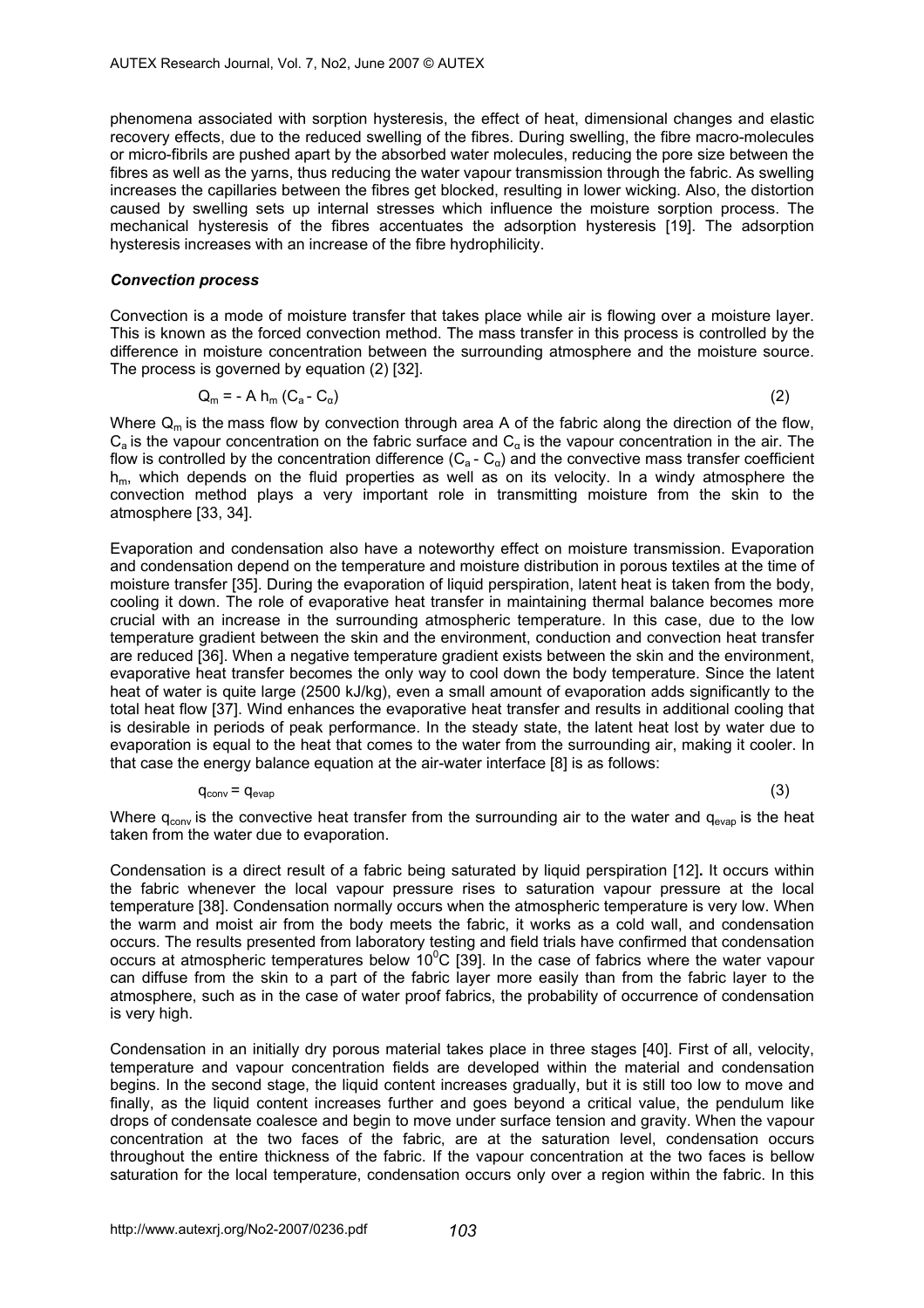case, condensation occurring in the fabric forms a wet zone, separated by two dry zones [39, 40]. The extent of the wet region increases with the increase in condensation. The extension of condensation develops mainly in the direction of the hot side rather than that of the cold side. In the case of a waterproof breathable fabric, the extent of condensation is very high. The temperature and vapour concentration profiles during condensation along a normal fabric (a) and a three layer water proof breathable fabric (b) are shown in the Figure 1 [41].



**Figure 1.** Temperature and vapour concentration in fabrics during condensation (thickness view)

Where T and C are the temperature and vapour concentration in the different layers of the fabric.  $z=0$ and z=L2 consecutively stand for the inner and outer layers of the fabric. The rate of condensation is reduced, both with an increase in the hygroscopicity of the layer and with a decrease in the water vapour resistance of the fabric [42]. The water vapour transfer rate increases with an increase in the moisture content and condensation in the inner layer of the fabric [43]. With an increase in the amount of condensation in the fabric layer, its thermal insulation properties are reduced, as the thermal conductivity of water is 23 times larger than that of air [37].

#### **Liquid water transmission: Steady state flow**

The flow of liquid moisture through textiles is caused by fibre-liquid molecular attraction at the surface of the fibre materials, which is mainly determined by the surface tension and the effective capillary pore distribution and pathways [35]. Liquid transfer through a porous structure involves two sequential processes – wetting and wicking. Wetting is the initial process involved in fluid spreading. In this process the fibre-air interface is replaced with a fibre-liquid interface as shown in Figure 2(a). The forces in equilibrium at a solid-liquid boundary are commonly described by the Young-Dupre equation, given below [44]:

$$
\gamma_{SV} - \gamma_{SL} = \gamma_{LV} \cos \theta \tag{4}
$$

Where, γ represents the tension at the interface between the various combinations of solid (*S*), liquid (L) and vapour (V), and  $\theta$  is the contact angle between the liquid drop and the surface of the solid to be wetted. In the case of a textile material, the fibre represents the solid portion.

There are several factors influencing the wettability of the material. The contact angle is a direct measurement of the fabric wettability. A low contact angle between the fibre and the liquid means high wettability [45]. The wettability also increases, as the surface tension between the solid and the liquid interface diminishes. With an increase in the temperature of the liquid, its surface tension is reduced, resulting in higher wetting [19]. Also, with an increase in the liquid's density and viscosity, the surface tension of the material increases, thus reduces wettability. With an increase in surface roughness, the spreading of water along the surface becomes faster due to the troughs offered by rough surfaces as the apparent wetting angle is decreased. The wettability of the material also changes with the chemical nature of the surface and so with an increase in hydrophilicity, the contact angle is reduced, thus increasing the surface wettability [46]. As the roundness and the diameter of the fibres are reduced, the cosine values of the advancing angle increase, thus increasing the surface wettability.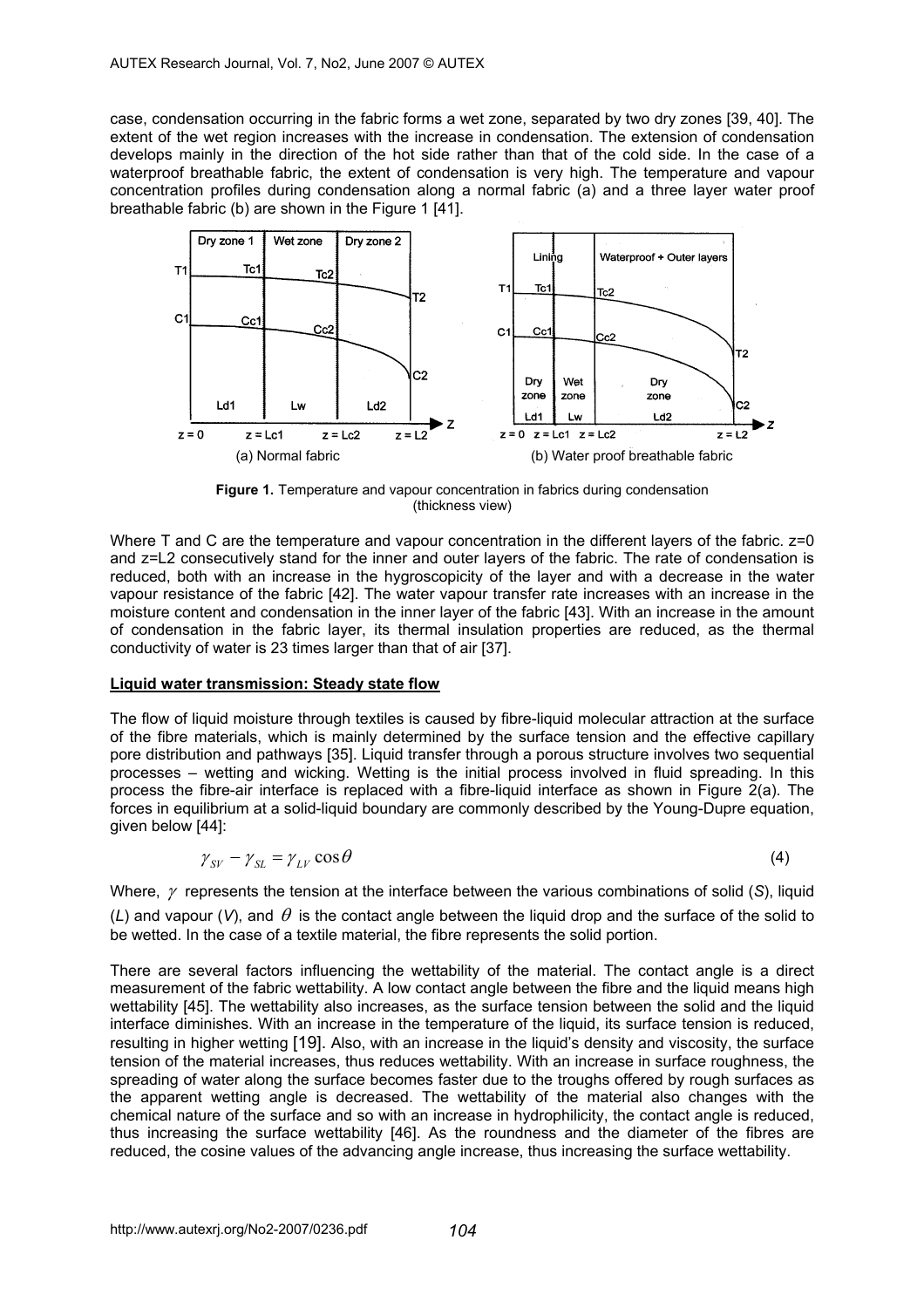

**Figure 2.** The liquid transfer processes through a porous media

In sweating conditions, wicking is the most effective process to maintain a feel of comfort. In the case of clothing with high wicking properties, moisture coming from the skin is spread throughout the fabric offering a dry feeling and the spreading of the liquid enables moisture to evaporate easily.

When the liquid wets the fibres, it reaches the spaces between the fibres and produces a capillary pressure. The liquid is forced by this pressure and is dragged along the capillary due to the curvature of the meniscus in the narrow confines of the pores as shown in the Figure 2(b). The magnitude of the capillary pressure [19] is given by the Laplace equation:

$$
P = \frac{2\gamma_{LV}\cos\theta}{R_c} \tag{5}
$$

Where P is the capillary pressure developed in a capillary tube of radius *Rc* . A difference in the capillary pressure in the pores causes the fluid to spread in the media. Hence, a liquid that does not wet the fibres cannot wick into the fabric [47]. The ability to sustain the capillary flow is known as wickability [48]. The distance travelled by a liquid flowing under capillary pressure, in horizontal capillaries, is approximately given by the Washburn-Lukas equation [45]:

$$
L = \sqrt{\frac{R_c \gamma \cos \theta}{2\eta}} t^{\frac{1}{2}}
$$
 (6)

Where, L is the capillary rise of the liquid in time t and  $\eta$  is the viscosity of the liquid. The amount of water that wicks through the channel is directly proportional to the pressure gradient. The capillary pressure increases as both the surface tension in the solid-liquid interface and the capillary radius decrease. A textile material consists of open capillaries, formed by the fibres walls [49]. From the Lukas-Washburn equation, it is expected that capillary rise at a specific time will be faster in a medium with larger pore size. However, Miller [50], using a comparative wicking study, showed that this is not always the case. He found that higher initial wicking through the capillaries with bigger diameter has been overtaken with time by the capillaries with smaller diameter. A larger amount of liquid mass can be retained in larger pores but the distance of liquid advancement is limited. This may be explained by the Laplace equation, as the radius of the capillary decreases, the pressure generated in the capillary will be higher, causing faster flow through the capillary. The model developed by Rajagopalan and Aneja [51] also predicts that at a constant void area, increasing the perimeter of the filaments increases the maximum height attained by the liquid. Conversely, increasing the void area at a constant perimeter decreases the final height attained, but increases the initial rate of liquid penetration. With the increase in the packing coefficient of the yarn, the fibres come closer to each other introducing a greater number of capillaries with smaller diameter likely to promote liquid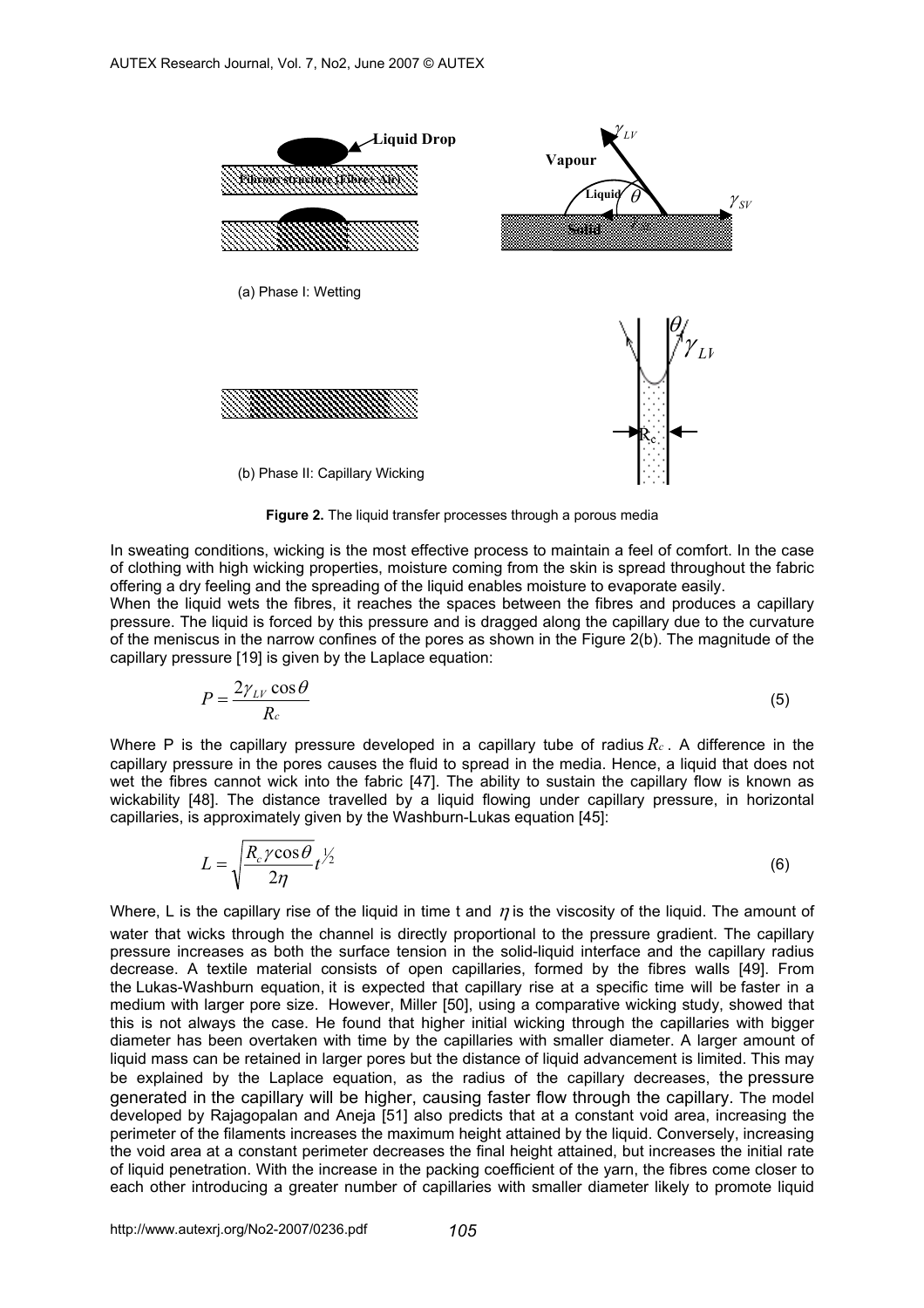flow. In any system where capillarity causes relative motion between a solid and a liquid, the shape of the solid surfaces is an important factor, which governs the rate and direction of liquid flow [52]. The shape of the fibres in an assembly changes the size and geometry of the capillary spaces between the fibres and consequently the wicking rate. With an increase in the non-roundness of a fibre, the specific area increases, thus increasing the proportion of capillary wall that drags the liquid.

The tortuosity [53] of the pores has a great influence on the wicking process. It depends on the alignment of the fibres as well as on irregularities in the fibre diameter or shape along the pores. With an increase in the tortuosity of the pores, its wicking potential is reduced [54, 55, 56]. For instance, yarns spun with natural fibres have very irregular capillaries due to various factors such as fibre roughness, cross-sectional shape and limited length, which interrupt the flow along the length of the yarn [56]. In the case of textured filament yarns, as the number of loops in the yarn increases, the continuity of the capillaries formed by the filaments decreases as the filament arrangement becomes more random. Under these conditions wicking is reduced. The same explanation is also applicable to the slower wicking found in twisted yarns. During the spinning process, at higher twist levels, slow migration of fibres takes place along the yam structure, changing the packing density and resulting in disruption of the continuity, length and orientation of the capillaries. The twist direction has no significant effect on the yarn wicking performance. The presence of a wrapper filament also retards wicking as the volume of liquid in the capillaries is reduced [57].

The density and geometry of fabric pores, which can be varied according to woven fabric structure, has a significant influence on the liquid flow pattern, both in the interstices and downstream [53, 58].

Darcy's law [19] is used to describe a linear and slow steady state flow through a porous media, and is given by equation (7). The rate of flow (Q) changes directly with the pressure head ( $\Delta P$ ) and is inversely proportional to the length of the sample  $(L_0)$  in the direction of flow:

$$
Q = -K \frac{\Delta P}{L_0} \tag{7}
$$

K is the proportionality constant, known as the flow conductivity of the porous medium with respect to the fluid. K is dependent on the properties of the fluid and on the pore structure of the medium [59]. Hydraulic conductivity can be written more specifically in terms of permeability and the properties of the fluids:

$$
K = \frac{k}{\eta} \tag{8}
$$

where *k* is the permeability of the porous medium and is normally a function of the pore structure [49, 59] and  $\eta$  is the viscosity of the liquid. Capillary pressure and permeability are the two fundamental properties used to predict the overall wicking performance of a fabric [50]. The capillary pressure decreases with an increase in the saturation as the pores fill with liquid and decreases to zero for a completely saturated media. The permeability of the media increases with an increase in the saturation, due to the higher cross sectional area of the absorbed water film to flow [46]. At low saturation level, smaller pores in the media fill up first than larger pores. According to Adler [11] wicking can not begin until the moisture content is very high. Fast liquid spreading in a fibrous material is facilitated by small, uniformly distributed and interconnected pores. On the other hand, high liquid retention can be achieved by having a large number of pores or a high total pore volume [48, 60].

The dynamic surface wetness of fabrics, as described by Scheurell et al. [61], is an important parameter influencing the skin contact comfort in actual wear, as it is influenced by both the collection and the passage of moisture along the fabric. The dynamic surface wetness of fabrics has been found to correlate with the skin contact comfort in wear for a variety of types of fabrics, suggesting that the mobility of thin films of condensed moisture is an important element of wearing comfort.

Under normal condition unstressed perspiration of a resting person amounts to about 15 g/m<sup>2</sup>.h and under conditions of exertion or in a hot environment, the perspiration increases to a value that may exceed 100 g/m<sup>2</sup>.h. Perspiration rate increases with the level of activity [62]. Moisture collection by clothing, after exercise, in cold weather, may exceed 10% of the weight of the added water. It creates a surprisingly discomfort sensation due to the presence of a certain amount of water in the skinclothing interface. Even as little as 3-5% moisture content in the garment creates ample discomfort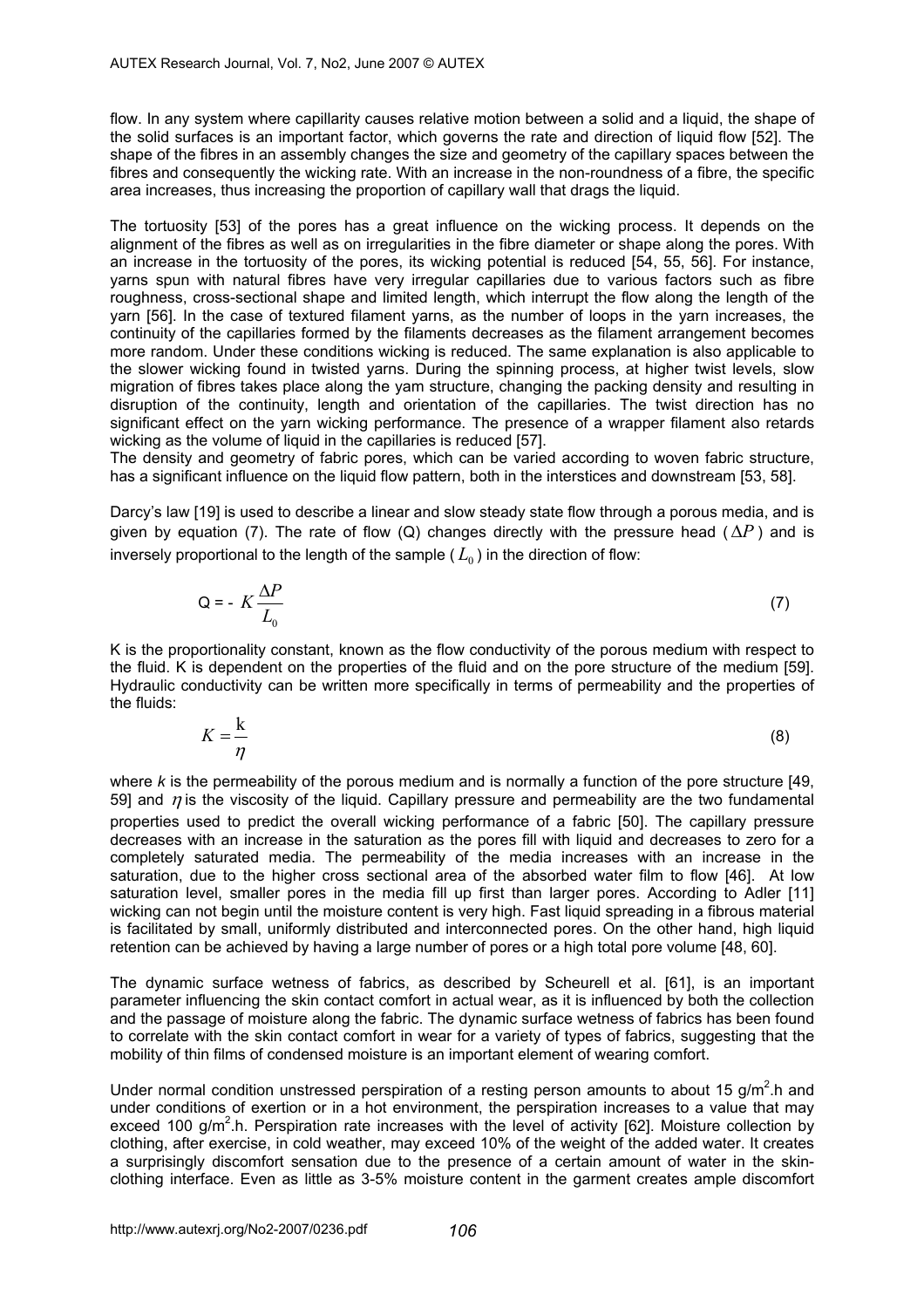[61]. Clothing thermal insulation also decreases due to the moisture accumulation, and the amount of reduction varies from 2 to 8%, as related to moisture collection within the clothing assemblies [7]. Thus, in case of those activities where production of sensible perspiration is very high, dynamic surface wetness is a very important factor.

In the case of a cotton fabric, even though the moisture uptake from the skin is high due to high wettability, the dynamic surface wetness is not very good, as due to low capillarity, the passage of moisture is not spontaneous. It collects moisture in spite of flowing it out. As a result, it creates a clammy feeling in high sweating condition.

In the case of normal polyester fibre fabrics, even though capillarity is good, due to poor wettability they are not comfortable to wear. In the case of polyester microdenier fibre fabrics, the water up take is high and due to the high number of capillaries a large amount of moisture can pass very quickly through them to the atmosphere, thus providing a dry and comfortable feeling to the wearer.

#### **Combined vapour and liquid transmission**

In a humid transient condition, moisture is transported through textiles both in liquid and vapour form. Y.Li et al. [35] have identified that the transportation of moisture in humid transient conditions happens in three different stages. The first stage is dominated by two fast processes - water vapour diffusion and liquid water diffusion in the air filling the inter fibre voids, which can reach a new steady state condition in a fraction of a second. During this period, water vapour diffuses into the fabric due to the concentration gradient across the two surfaces. Meanwhile, the liquid water starts to flow out of the regions of higher liquid content to the drier regions, driven by surface tension. During the second stage, the moisture sorption of the fibres is much slower than during the first stage, and takes a few minutes to a few hours to complete, depending on the heat transfer processes. In this period, sorption of water into the fibres takes place as the water vapour diffuses into the fabric, which increases the relative humidity at the fibre surfaces. After liquid water diffuses into the fabric, the surfaces of the fibres are saturated due to the film of water on them, which enhances the sorption process. Finally, the third stage is reached as a steady state, in which all forms of moisture transport and heat transfer become steady and the coupling effect between them becomes less significant. In this condition, distributions of temperature, water vapour concentration, fibre water content, liquid fraction volume and evaporation rate become independent of time. With liquid water evaporation, liquid water is drawn from the capillaries to the upper surface. Combined liquid water and water vapour transmission along the fabric is very important in the case of sweat. The liquid transport (i.e. liquid diffusion or capillary wicking) is very small compared with the vapour diffusion at low moisture content, whereas at saturation, capillary wicking is the major mechanism of moisture transport [63, 11].

#### **Combined heat and mass transmission**

Moisture transmission through a textile material is not only associated with the mass transfer processes, but heat transfer must also be taken into account. Heat and moisture absorption in hygroscopic materials are inseparably interrelated.

During the transmission of water molecules through textile materials, they are absorbed by fibre molecules due to their chemical nature and structure. Absorption of water is followed by the liberation of heat, known as heat of absorption. The amount of heat produced is dependant on the absorption capacity of the material. Due to the production of heat, as the temperature is increased on the surface of the material, the rate of moisture vapour transmission is reduced [14,15,16]. During the investigation of the wool-water system, King and Cassie [4] observed that in a textile material, immersed in a humid atmosphere, the time required for the fibres to come to equilibrium with the atmosphere is negligible compared with the time required for the dissipation of heat generated and absorbed by the fibres when regain changes. With an increase in humidity, the heat transfer efficiency of the material increases. The heat transfer process also comes into play during the moisture transportation, under dynamic conditions, due to phase change of the water molecules. Thus, during the transient stages of moisture sorption and diffusion, the heat transfer process is coupled with four different forms of moisture transfer due to the heat released or absorbed during sorption/ desorption and evaporation/ condensation which in turn are affected by the efficiency of heat transfer and the length of the transient stage is dependent on the heat transfer process [7].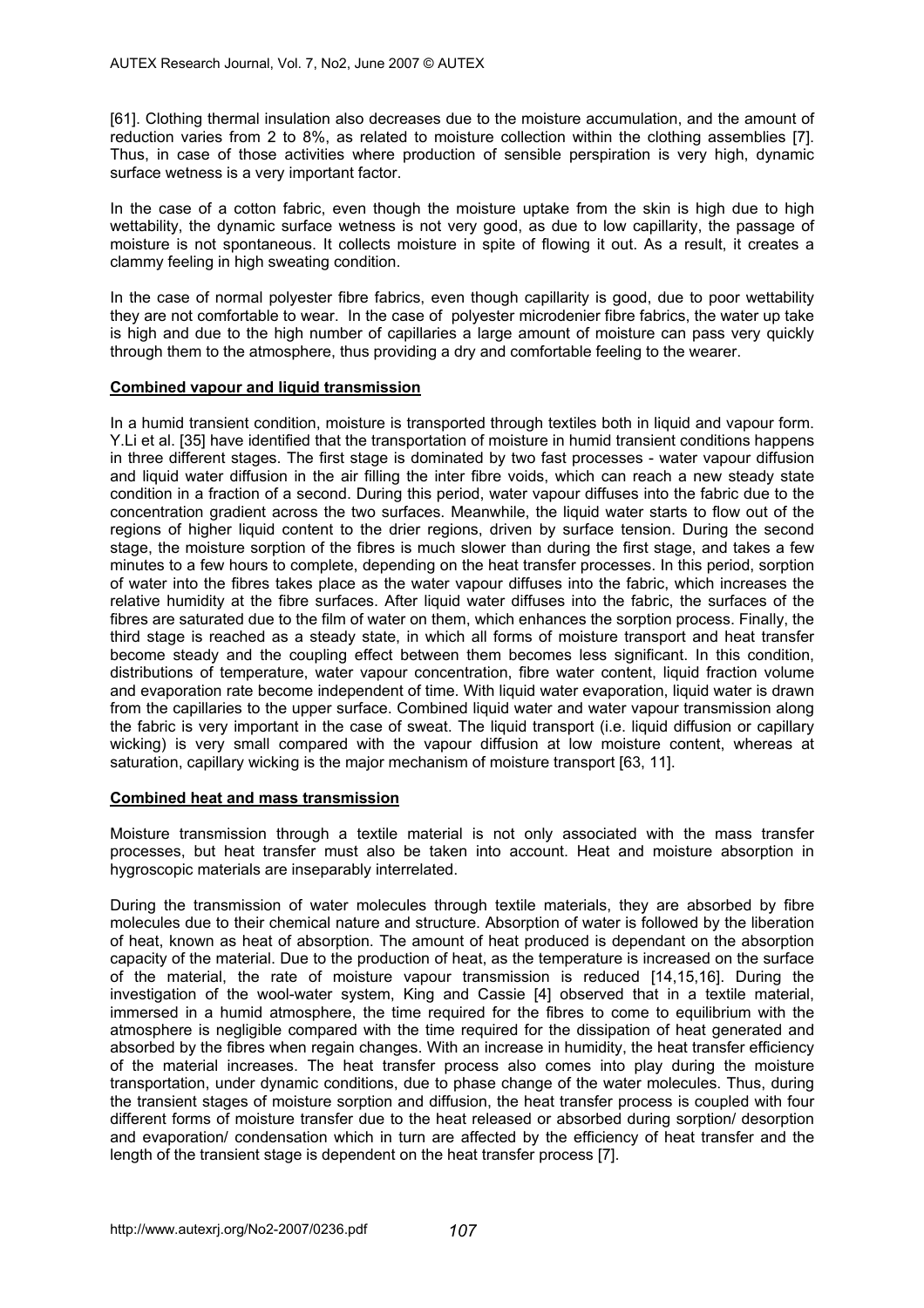The coupling effect, between moisture diffusion and heat transfer depends on a number of properties, such as the moisture of sorption capacities (isotherm), the fibre diameter, the water vapour diffusion coefficient, the density and the heat of sorption [65]. The heat of wetting of cellulosic fibres depends to some extent on the moisture regain and the crystalline structure, and it decreases proportionally with an increase in the degree of crystallinity of the fibres [66].

Two transient phenomena, buffering and chilling, are associated with the simultaneous heat and moisture vapour transport through fibre assemblies [7]. The cooling effect or buffering effect is experienced due to perspiration in hot climates and the chilling effect is associated with the after exercise sweating in cool climates. At a sudden increase in relative humidity in the climate, fabrics absorb moisture maintaining a microclimatic condition and generating heat. This gives rise to a thermostatic or buffering action for the person wearing the fabric in clothing [29]. The cooling effect was first postulated by Spencer-Smith [68], who postulated that there would be a cooling effect at the onset of perspiration in hot climates, whereas in the case of cold climates it would result in a 'post exercise chilling effect' [69]. It reduces the working performance, even causing hypothermia. When water vapour (vapour perspiration) comes into contact with a cold wall (clothing), it condensates, thus reducing the thermal insulation of clothing. Both these phenomena are extremely dependent on atmospheric temperature and humidity conditions.

# **Conclusions**

Diffusion is the main mechanism for transferring moisture in low moisture content conditions. Water vapour diffusion is mainly dependent on the porosity of the fabrics. The convection method is important in transferring perspiration from the skin to the atmosphere in windy conditions. With an increase in air velocity, the moisture transfer by convection increases. Wicking plays an important role in moisture transmission, when the moisture content of clothing is very high, and the body is producing large quantities of liquid perspiration. Fabrics to be worn as work wear in tropical climates, or as sports wear, should possess very high wicking properties. Therefore a fabric should be designed according to the area of application, e.g. best comfort for the level of perspiration generated.

# *Acknowledgement*

*The authors wish to thank the European Commission for awarding research funds under the EU Asialink program and the University of Minho (Portugal) and the Indian Institute of Technology, Delhi (India) for providing research facilities.* 

## *References:*

- *1. Li, Y., "The science of clothing comfort", Textile progress, 1(2), 31(2001).*
- *2. Kothari, V. K., "Quality control: Fabric comfort", Indian Ins. of Tech., Delhi, India, 2000.*
- *3. Saville, B. P., "Physical testing of textiles", Woodhead Publishing Ltd., 1999.*
- *4. Olschewski, H. and Bruck, K., "Cardiovascular, and muscular factors related to exercise after Pre-cooling" J. Appl. Physiol., 64, 803-811(1988).*
- *5. Parsons, K. C., "Human thermal environments", Taylor & Francis Publishers, United Kingdom, 1993.*
- *6. Zhang, P., Watanabe, Y., Kim, S. H., Tokura, H. and Gong, R. H., Thermoregulatory responses to different moisture-transfer rates of clothing materials during exercise, J. Text. Inst., 92 (1), 372-378 (2001).*
- *7. Chen, Y. S., Fan, J. and Zhang, W., Clothing thermal insulation during sweating, Text. Res. J., 73(2), 152-157 (2003).*
- *8. Sachdeva, R. C., "Fundamentals of engineering heat and mass transfer", 2nd ed., India, 2005, Publisher New Age International (P) Ltd.*
- *9. Fohr, J. P., Dynamic heat and water transfer through layered fabrics, Text. Res. J., 72 (1), 1- 12 (2002).*
- *10. Lomax, G. R., The design of waterproof, water vapour- permeable fabrics, J. of Coated Fabrics, 15(7), 40-49 (1985).*
- *11. Adler, M. M. and Walsh, W. K., Mechanism of transient moisture transport between fabrics, Text. Res. J., 5, 334-343 (1984).*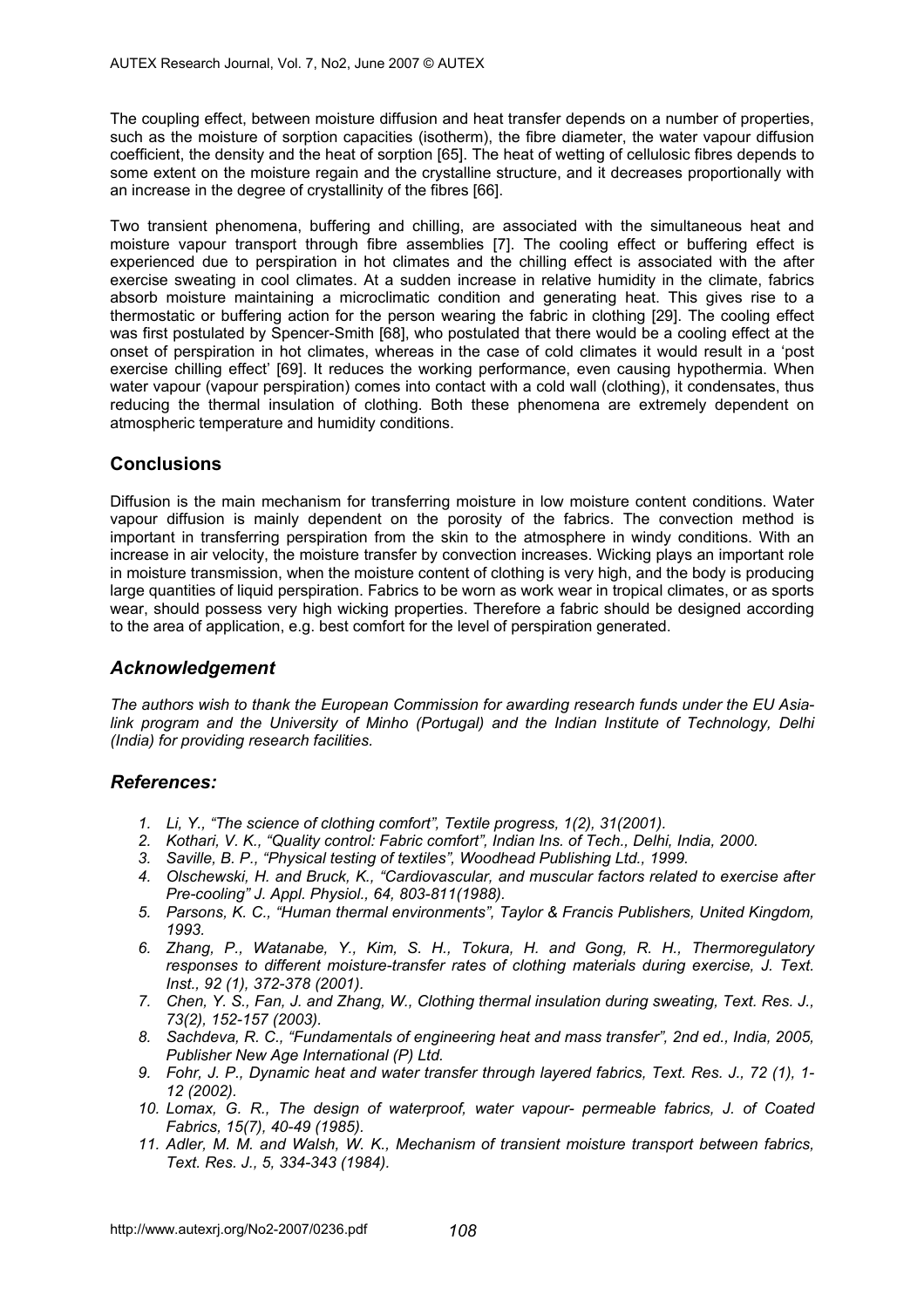- *12. Ren, Y. J. and Ruckman, J. E., Water vapour transfer in wet waterproof breathable fabrics, J. Indus. Text., 32(3/1), 165-175 (2003).*
- *13. Morton, D. H. and Harley, J. W. S., "Physical properties of textile fibres", New York, 1993.*
- *14. Nordon, P., Mackay, B. H., Downes, J. G. and McMahon, G. B., "Sorption kinetics of water vapour in wool fibres: Evaluation of diffusion coefficients and analysis of integral sorption", Text. Res. J., 10, 761-770 (1960).*
- *15. Li, Y. and Holcombe, B. V., "A two-stage sorption model of the coupled diffusion of moisture and heat in wool fabrics", 62(4), 211-217 (1992).*
- *16. Li, Y. and Luo, Z. X., "Physical mechanisms of moisture diffusion into hygroscopic fabrics during humidity transients", J. of Text. Inst., 91 (2), 302-316 (2000).*
- *17. Nordon, P. and David, H. G., Int. J. Heat Mass Transfer, 10 (1967).*
- *18. Pause, B., "Measuring the water vapor permeability of coated fabrics and laminates", J. of Coated Fabrics, 25(4), 311-320 (1996).*
- *19. Chatterjee, P. K., "Absorbency", Elsevier Science Publishing Company, New Jersy, 1985.*
- *20. Nenws, A. C., Trans. Faraday Soc., 52, 1533 (1956).*
- *21. Li, Y., Holcombe, B. V., Scheider, A. M. and Apcar, F., "Mathematical modelling of the coolness to the touch of hygroscopic fabrics", J. Tex. Inst., 84(2), 267-273 (1993).*
- *22. Woo, S. S., Shalev, I. and Barker, L., "Heat and moisture transfer through nonwoven fabrics, Part II: Moisture diffusivity", Text. Res. J., 64 (4), 190-197 (1994).*
- *23. Li, Y., Zhu, Q. and Yeung, K. W., "Influence of thickness and porosity on coupled heat and liquid moisture transfer in porous textile", Text. Res. J., 72 (5), 435-446 (2002).*
- *24. Yoon, H. N. & Buckley, A., "Improved comfort polyester, Part I: Transport properties and thermal comfort of polyester/cotton blend fabrics", Textile Research Journal, 289-298 (1984).*
- *25. Yasuda, T., Miyama, M. and Yasuda, H., "Dynamic water vapour and heat transport through layered fabrics, Part I: Effect of surface modification", Text. Res. J., 61(10), 10-20 (1991).*
- *26. Jost, W., "Diffusion in solid, liquids and gases", Academic Press, New York, NY, USA, 423- 425 (1960).*
- *27. Barnes, J. C. and Holcombe, B. V., "Moisture sorption and transport in clothing during wear", Text. Res. J., 66(12), 777-786 (1996).*
- *28. Hong, K., Hollies, N. R. S. and Spivak, S. M., "Dynamic moisture vapour transfer through textiles", Text. Res. J., (12), 697-706(1988).*
- *29. Kim, J. O., "Dynamic moisture vapour transfer through textiles, Part III: Effect of film characteristics on micro climate moisture and temperature", Text. Res. J., 69 (3), 193-202 (1999).*
- *30. Suprun, N., "Dynamics of moisture vapour and liquid water transfer through composite textile structures", Int. J. Clothing Sci. & Tech., 15(3/4), 218-223(2003).*
- *31. Wehner, J. A., Miller, B. and Rebenfeld, L., "Dynamics of water vapour transmission through fabric barriers", Text. Res. J., 10, 581-592 (1988).*
- *32. Incropera, F. P., and DeWitt, D.P., "Fundamentals of heat of mass transfer", 4th ed., John Wiley and Sons, New Work, 1996.*
- *33. Gibson, P., Kendrick, C., Rivin, D. and Sicuranza, L., "An automated water vapour diffusion test method for fabrics, laminates, and films", J. of Coated Fabrics, 24(4), 322-345 (1995).*
- *34. Gibson, P. W. and Charmchi, M., "Modelling convection/diffusion processes in porous textiles with inclusion of humidity-dependent air permeability", Int. Comm. Heat Mass Transfer, 24(5), 709-724(1997).*
- *35. Li, Y., Zhu, Q., "Simultaneous heat and moisture transfer with moisture sorption, condensation and capillary liquid diffusion in porous textiles", Text. Res. J., 73(6), 515-524 (2003).*
- *36. Havenith, G., Holmer, I., Hartog, E. A. D. and Parsons, K. C., "Clothing evaporative heat resistance – proposal for improved representation in standards and models", Ann. Occup. Hyg., 43(5), 339-346(1999).*
- *37. Schneider, A. M. and Hoschke, B. N., "Heat transfer through moist fabrics", Text. Res. J., 62(2), 61-66 (1992).*
- *38. Ruckman, J. E., "Analysis of simultaneous heat and water vapour transfer through waterproof breathable fabrics", J. of Coated Fabrics, 26, 293-307 (1997).*
- *39. Holmer, I., "Protection against cold", Textiles in Sport, Edited by Shishoo, R., The Textile Institute, Woodhead Publishing Limited, Cambridge, England, 2005, 262-303.*
- *40. Murata, K., "Heat and mass transfer with condensation in a fibrous insulation slab bounded on one side by a cold surface", Int. J. Heat Mass Transfer, 17(38), 3253-3262(1995).*
- *41. Ren, Y. J. and Ruckman, J. E., "Condensation in three-layer waterproof breathable fabrics for clothing", International J. of Clothing Sc. and Tech., 16 (3), 335-347(2004).*